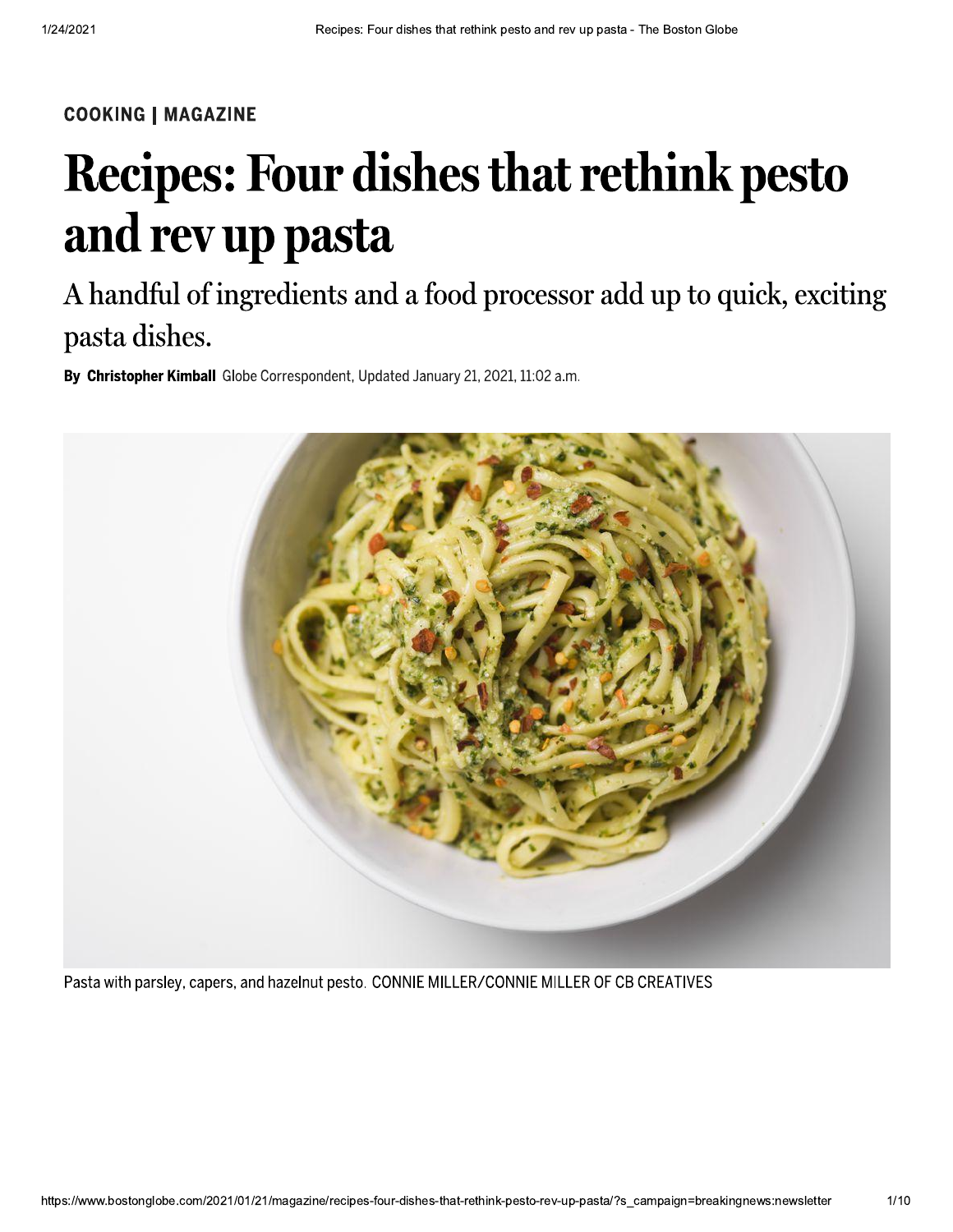

# IN THE KITCHEN WITH **CHRISTOPHER KIMBALL** AND THE COOKS AT **MILK STREET**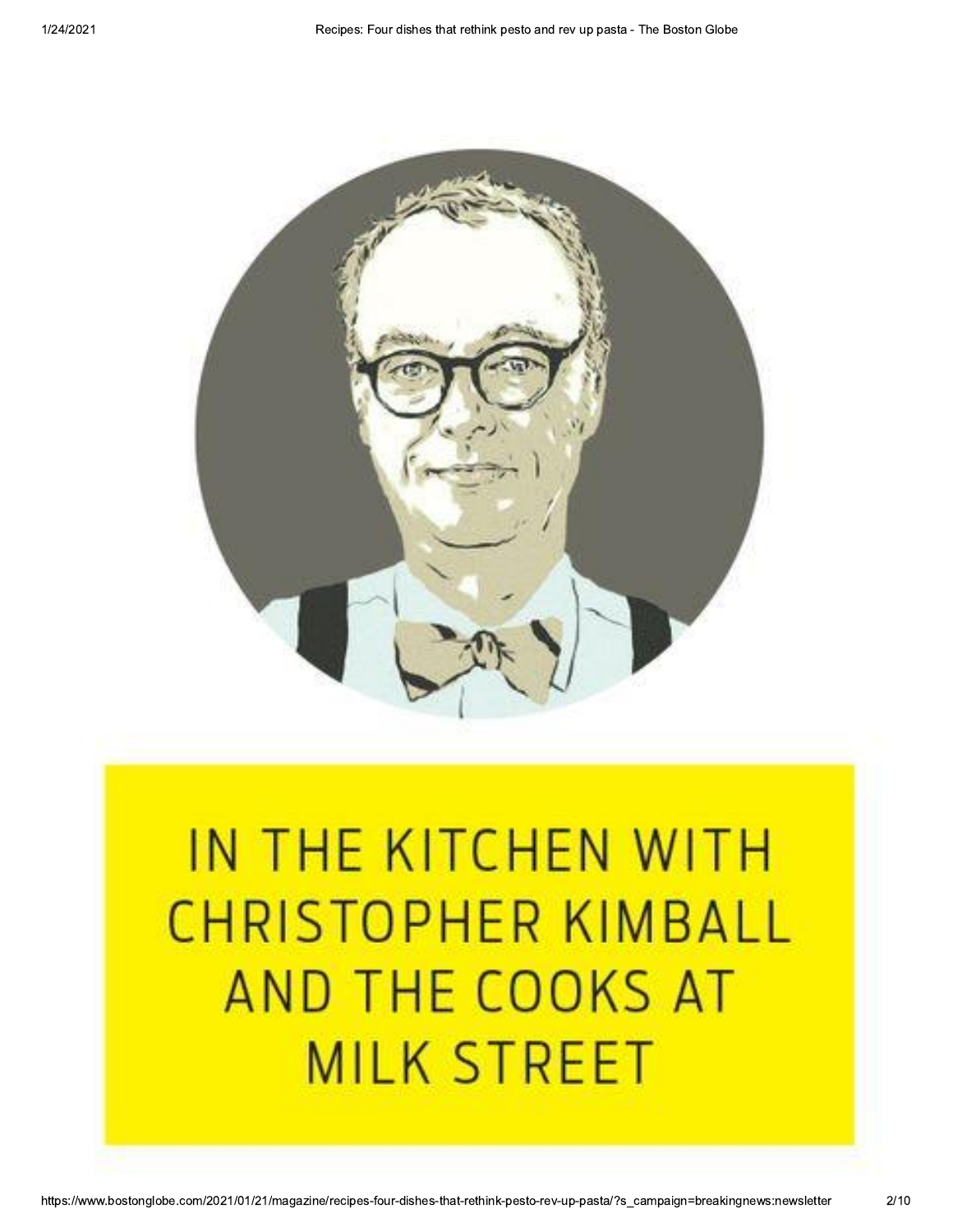Our new cookbook, COOKish, is a distillation of everything we do at Milk Street. Every recipe calls for six ingredients plus a few pantry staples and flavor-building techniques to get great meals on the table fast. It was a cooking lesson in Genoa that inspired us to rethink pesto for a variety of exciting pastas that come together in minutes, not hours, any night of the week. Each nutty sauce is made in two quick spins in a food processor. Try earthy sage, walnuts, and Parmesan on rigatoni; campanelle with aged Gouda, pistachios, and rosemary; parsley, capers, and hazelnuts on fettuccine; and fusilli with roasted peppers, Manchego, and almonds.

#### Pasta With Parsley, Capers, and Hazelnut Pesto

#### Makes 4 servings

With salty, tangy pecorino Romano as the cheese, this pesto is full of bold ingredients, but the leaves from a full bunch of grassy, verdant parsley help keep the flavors in check. Be sure to use flat-leaf parsley, as it's more flavorful than curly. We liked this with long, skinny pasta shapes.

2<sup>3</sup>/4 ounces pecorino Romano cheese (without rind), chopped into rough 1-inch pieces

1/3 cup roasted or raw hazelnuts

1/4 cup drained capers

1 medium garlic clove, smashed and peeled

Kosher salt and ground black pepper

 $1/3$  cup extra virgin olive oil

Leaves from 1 bunch flat-leaf parsley, roughly chopped

1 pound fettuccine or linguine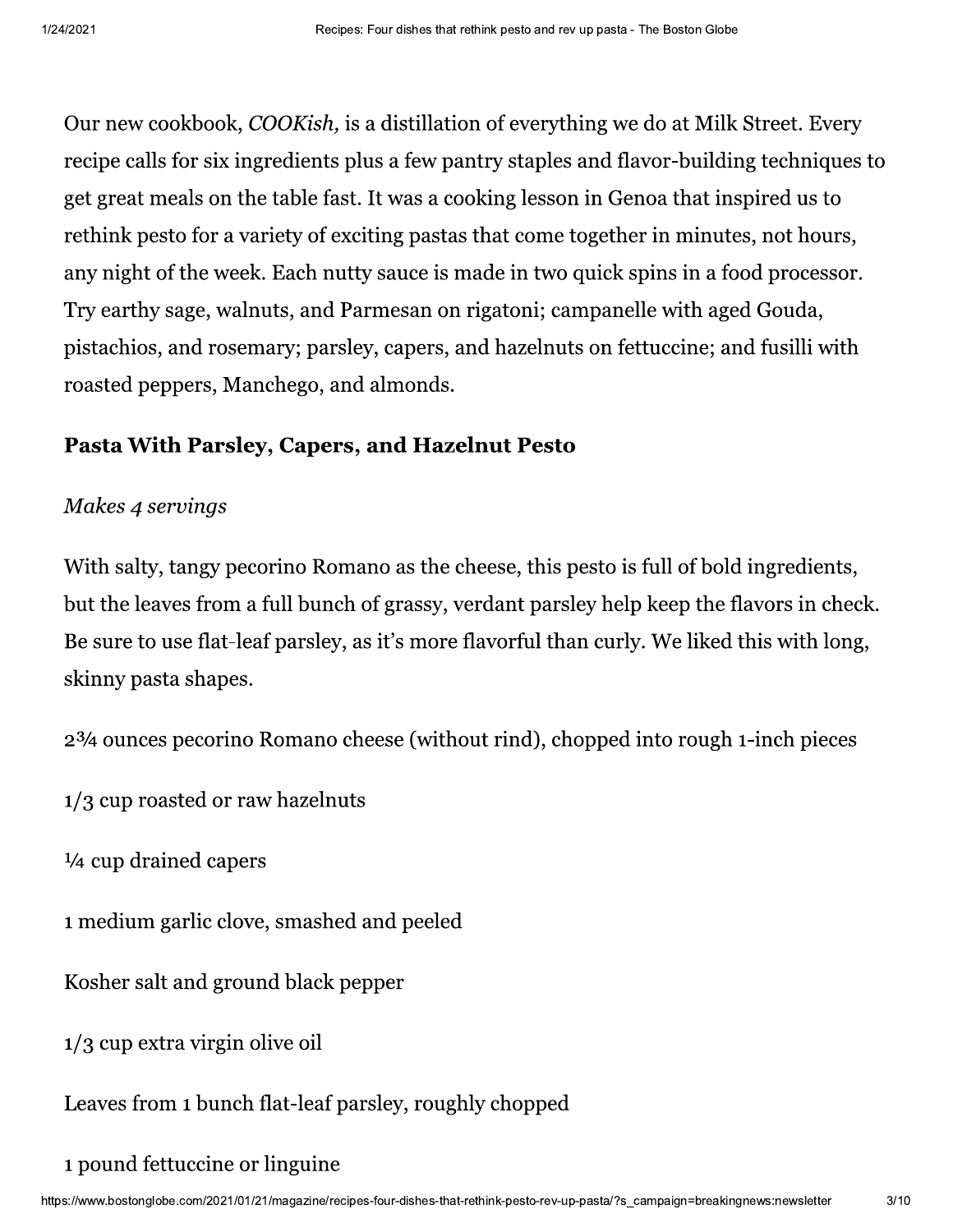In a food processor, pulse the pecorino to the texture of coarse sand; transfer to a bowl. Process the hazelnuts, capers, garlic, and  $\frac{1}{2}$  teaspoon pepper until finely chopped, scraping the bowl. Add the pecorino and half the oil, then process until smooth. Add the parsley and remaining oil; pulse until creamy.

Cook the pasta in a large pot of salted water until al dente. Reserve 1 cup water, then drain. Toss the pasta with the pesto, adding cooking water as needed to help the sauce cling. Season with salt and pepper.

Optional garnish: Red pepper flakes or lemon wedges or both.



Pasta with sage, walnut, and parmesan pesto. CONNIE MILLER/CONNIE MILLER OF CB CREATIVES

#### Pasta With Sage, Walnut, and Parmesan Pesto

#### Makes 4 servings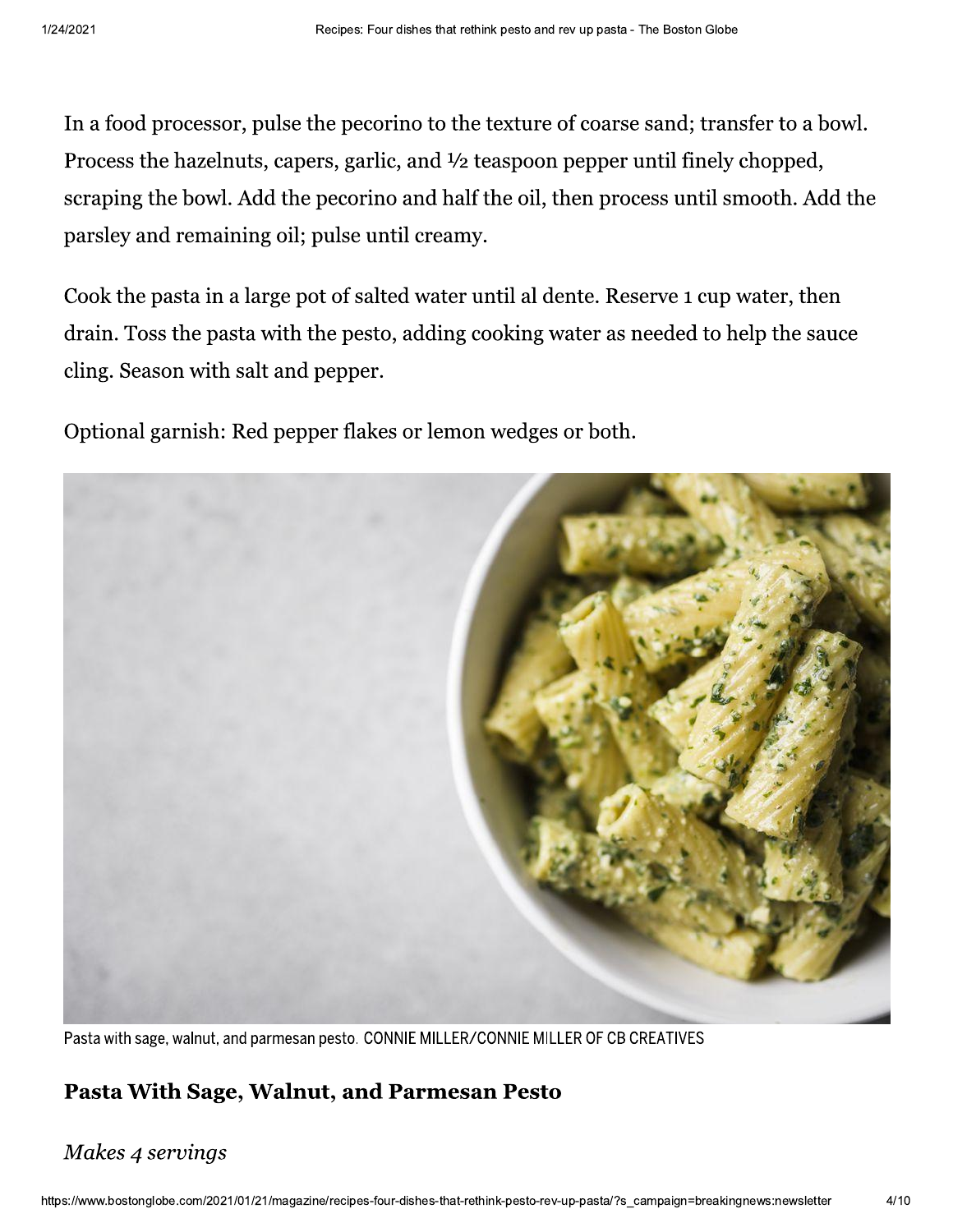The lessons we learned in Italy on how to make classic basil pesto also apply to nontraditional pestos such as this one. Grind the cheese instead of grating it. Roughly chop the herbs before processing. Add the ingredients to the processor in stages rather than dumping them in all at once. Use pasta-cooking water to marry the pesto and noodles. In this recipe, Parmesan and walnuts add rich, meaty flavor; sage brings woodsy, earthy notes; parsley brightens with its fresh flavor; and a small amount of ricotta ties everything together with its creaminess.

2 ounces Parmesan cheese (without rind), chopped into rough 1-inch pieces

1/3 cup roasted or raw walnuts

1/3 cup lightly packed fresh sage, roughly chopped

Kosher salt and ground black pepper

 $1/3$  cup whole-milk ricotta cheese

 $1/3$  cup extra virgin olive oil

Leaves from 1 bunch flat-leaf parsley, roughly chopped

1 pound rigatoni or paccheri pasta

In a food processor, pulse the Parmesan to the texture of coarse sand; transfer to a bowl. Process the walnuts, sage, 3/4 teaspoon salt, and 1/2 teaspoon pepper until finely chopped, scraping the bowl. Add the Parmesan, ricotta, and half the oil, then process until smooth. Add the parsley and remaining oil; pulse until creamy. Cook the pasta in a large pot of salted water until al dente. Reserve 1 cup water, then drain. Toss the pasta with the pesto, adding cooking water as needed to help the sauce cling. Season with salt and pepper.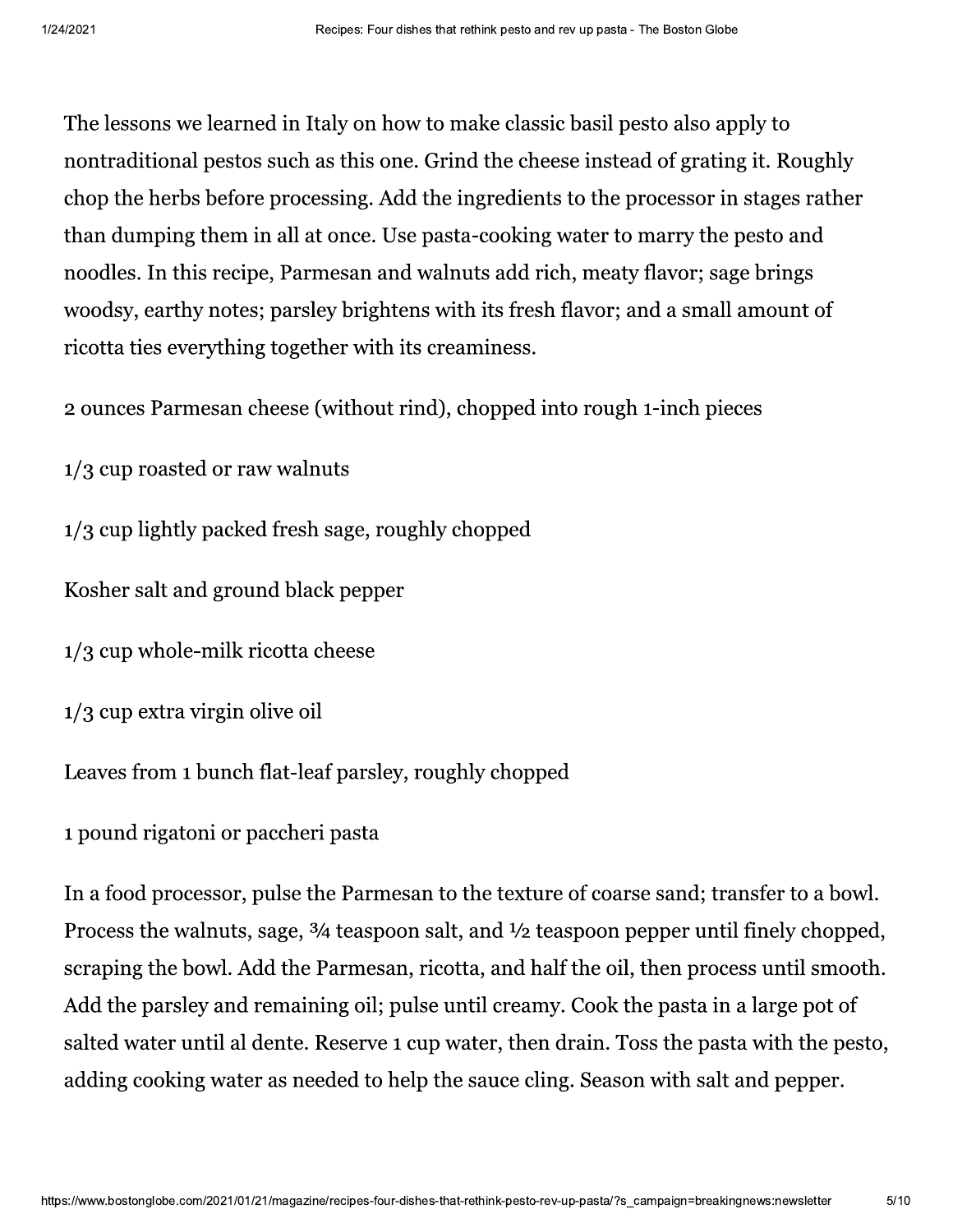

Pasta with roasted pepper and manchego pesto. CONNIE MILLER/CONNIE MILLER OF CB CREATIVES

#### **Pasta With Roasted Pepper and Manchego Pesto**

#### Makes 4 servings

The idea for this pesto came from Spanish romesco, a heady sauce that counts nuts, olive oil, smoked paprika, and dried ñora peppers among its ingredients. In keeping with the Spanish theme, we use manchego cheese, a semi-hard aged sheep's-milk cheese with grassy notes, a subtle piquancy, and a salty-savory finish. A generous dose of oregano adds bold herbal flavor and freshness.

2<sup>3</sup>/4 ounces manchego cheese (without rind), chopped into rough 1-inch pieces

1/3 cup whole roasted or raw almonds

#### 2 tablespoons fresh oregano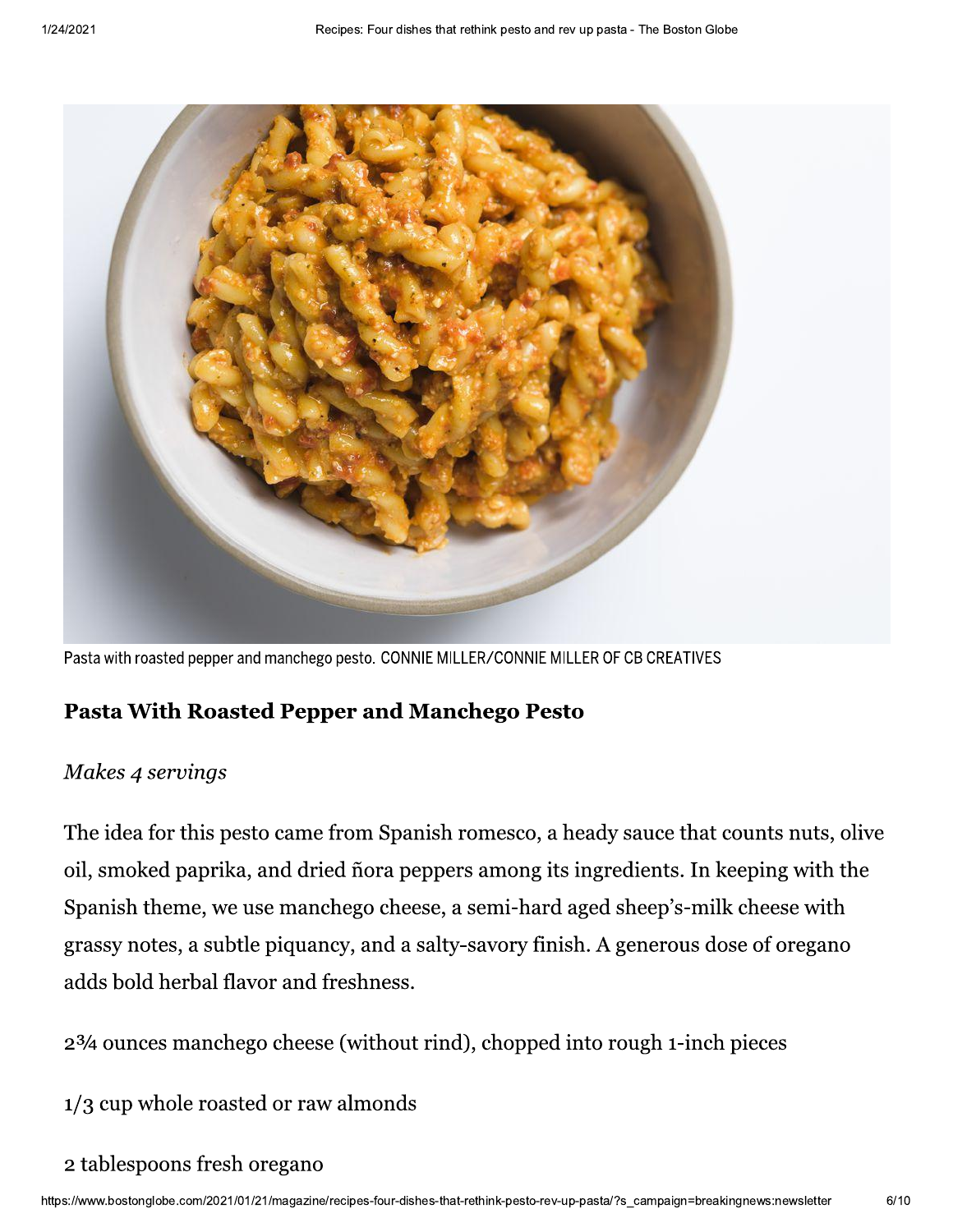$1\frac{1}{2}$  teaspoons smoked paprika

Kosher salt and ground black pepper

 $1/3$  cup extra virgin olive oil

3/4 cup drained roasted red peppers, patted dry

1 pound fusilli or gemelli pasta

In a food processor, pulse the manchego to the texture of coarse sand; transfer to a bowl. Process the almonds, oregano, paprika,  $\frac{3}{4}$  teaspoon salt, and  $\frac{1}{2}$  teaspoon pepper until finely chopped, scraping the bowl. Add the manchego and half the oil, then process until smooth. Add the peppers and remaining oil; pulse until creamy.

Cook the pasta in a large pot of salted water until al dente. Reserve 1 cup water, then drain. Toss the pasta with the pesto, adding cooking water as needed to help the sauce cling. Season with salt and pepper.

Optional garnish: Chopped fresh flat-leaf parsley.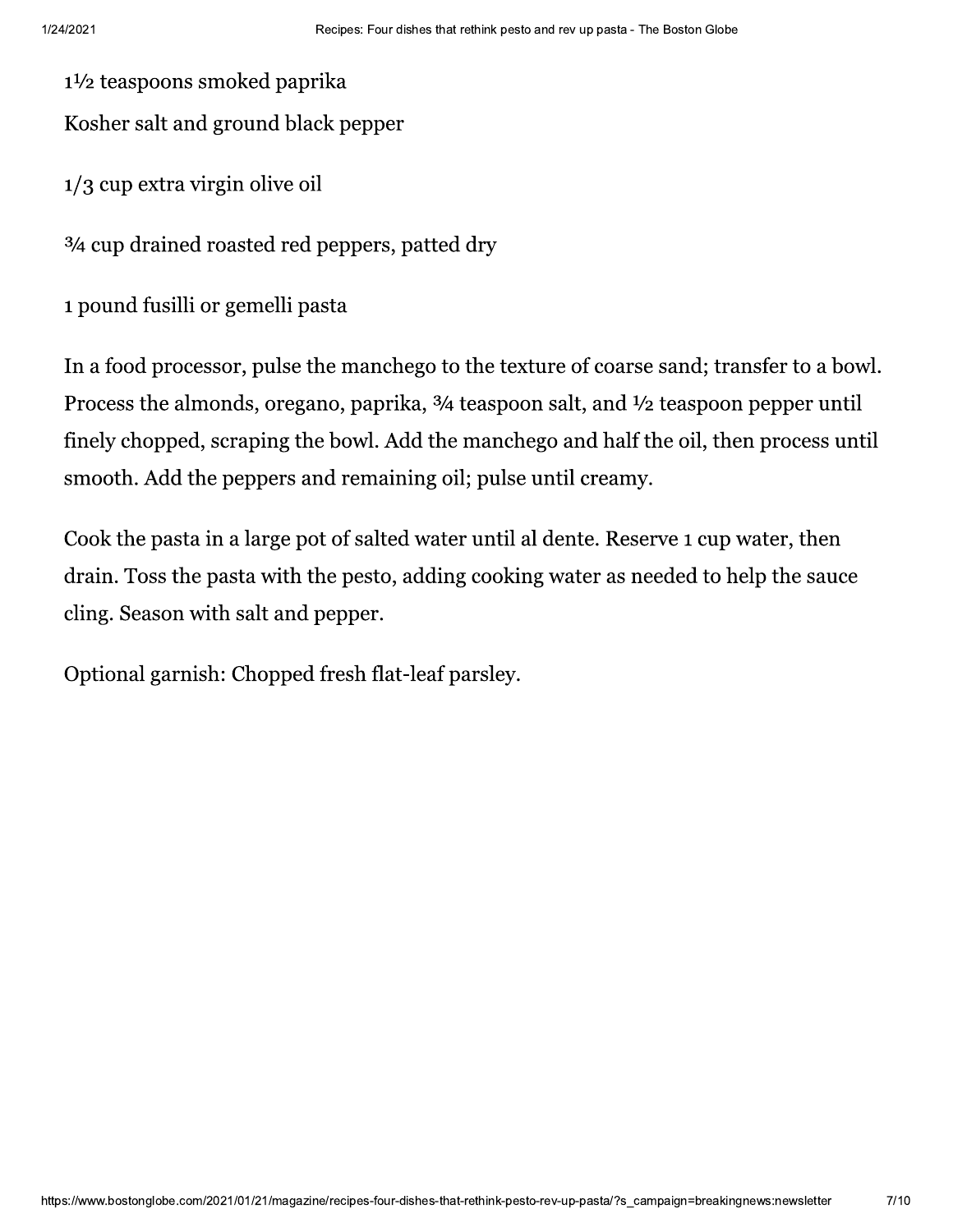

Pasta with pistachio and aged gouda pesto. CONNIE MILLER/CONNIE MILLER OF CB CREATIVES

#### Pasta With Pistachio and Aged Gouda Pesto

#### Makes 4 servings

Aged Gouda is a different cheese than the mild, semi-firm variety. With a firm, dry texture similar to Parmesan and a nutty flavor that hints at caramel and chocolate, aged Gouda is an excellent choice for making pesto. In this recipe, we pair the cheese with pistachios, as well as with rosemary and tarragon for a rich, complexly flavored pasta dish.

2<sup>3</sup>/4 ounces aged Gouda cheese (without rind), chopped into rough 1-inch pieces

- 1/3 cup roasted or raw pistachios
- 1 tablespoon chopped fresh rosemary